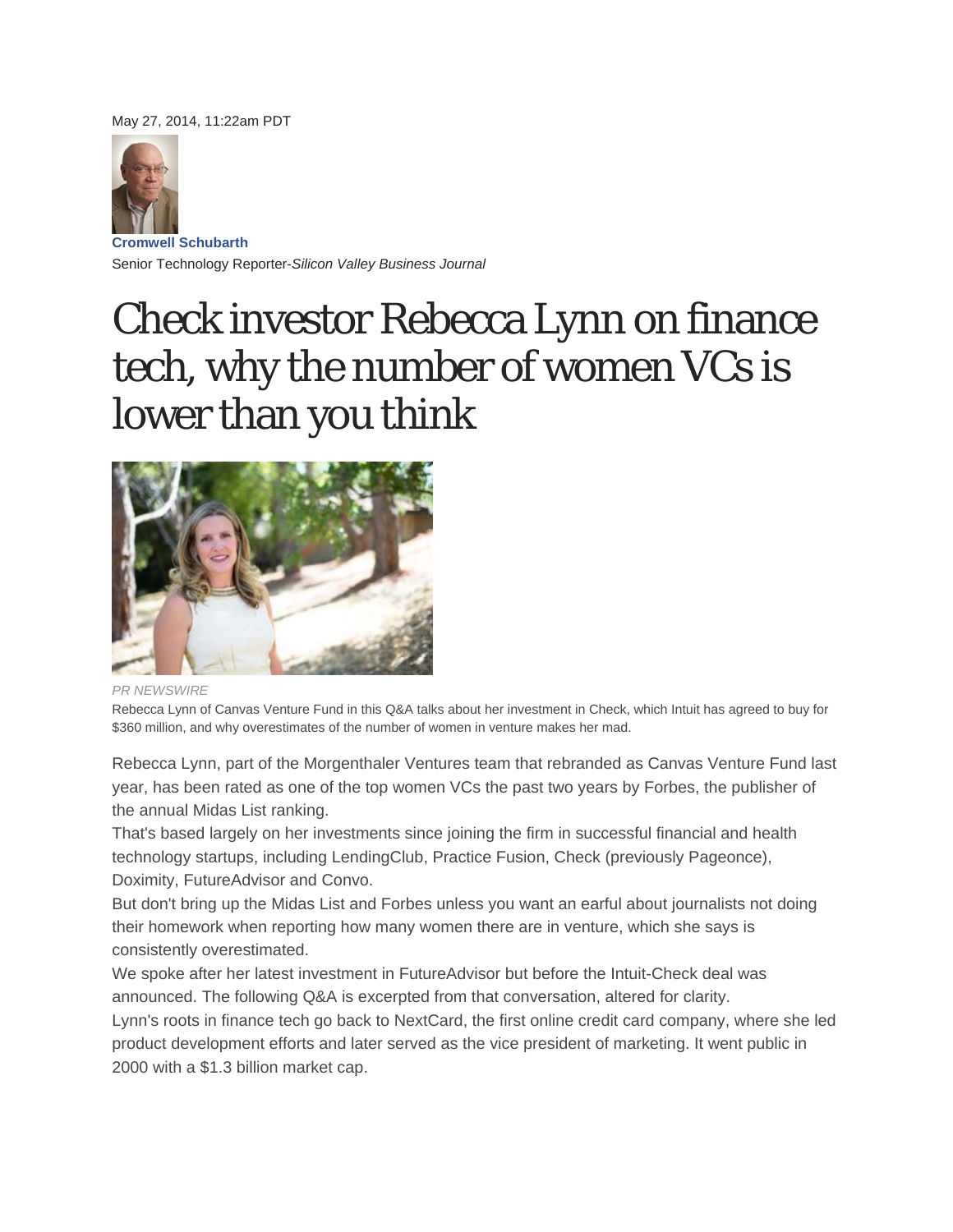She then ran her own consulting business focusing on online marketing for financial services and affiliate marketing, before joining Morgenthaler in 2007.

## **Tell me about your experience as a woman in venture capital. That's still pretty rare, isn't it?**

I think I got an important number corrected finally that I have seen quoted for years. People have said that about 11 percent of VCs are women.

I have been asking, "Where? That's not what I see." I was really annoyed by that.

I called PitchBook Data one day and said, "I don't feel it's 11 percent. I think it's more like 4 percent." So I had PitchBook pull a report of the top 100 venture firms, by number of deals. Then I said, "Give me all the partners that have at least one board seat on a portfolio company."

The number that came back was 4.2 percent of that group was women. The reason that really annoyed me was every year, when you would read the Midas List of top investors, something like four women were on there out of 100.

But they would say 11 percent of VCs are women so it made it look like we are really crappy investors. But the right number is 4 percent. In fact, if you take corporate venture out of that mix, like the Intels and Ciscos, it drops down to about 3 percent.

## **That sounds like women are underrepresented by a lot.**

I think we have to fix it. We need to have more women in venture capital. I think that needs to be something that our industry looks harder at. We need to pull more women into it. I have encouraged a lot of people to consider that, to start companies and do their own thing.

I try to lead by example, and I feel like that's what I can do. I think women don't want to be given something just because they're women. They want to be there because they have earned it, myself included.

I think it's a fine line to tread, but I do think you have to really encourage women in the field. Quite honestly, I kind of stumbled into venture. I was very lucky. I was starting a company and went on a sabbatical to get a joint JD-MBA degree at Berkeley. I met the guys here and they brought me in. I just fell in love with the job and the people. I decided it was a great career for me.

But, again, as a woman when you look in from the outside and see there's only 3 percent like you in VC, you might think, "They are not going to pick me. So why should I do it, right?"

What my mom always said was, "They have to pick somebody. So why not you?"

## **Finance and banking startups have been a key focus of yours, haven't they?**

The disintermediation of banking is really a core thesis that we have. LendingClub and Check have both been big successes for us. We've been looking at this financial management space for a long time because we felt like it was the next thing to really fall. FutureAdvisor is our newest entrant in this space, and it's typical of the kind of bets I make.

In lending, for instance, Prosper was there first, by probably about two years. Then we came in and funded Lending Club. Prosper proved the market out, but Lending Club came in with a much better model for that same market.

Check is the same thing. Mint proved out the market, then Check came in with solid technology behind it.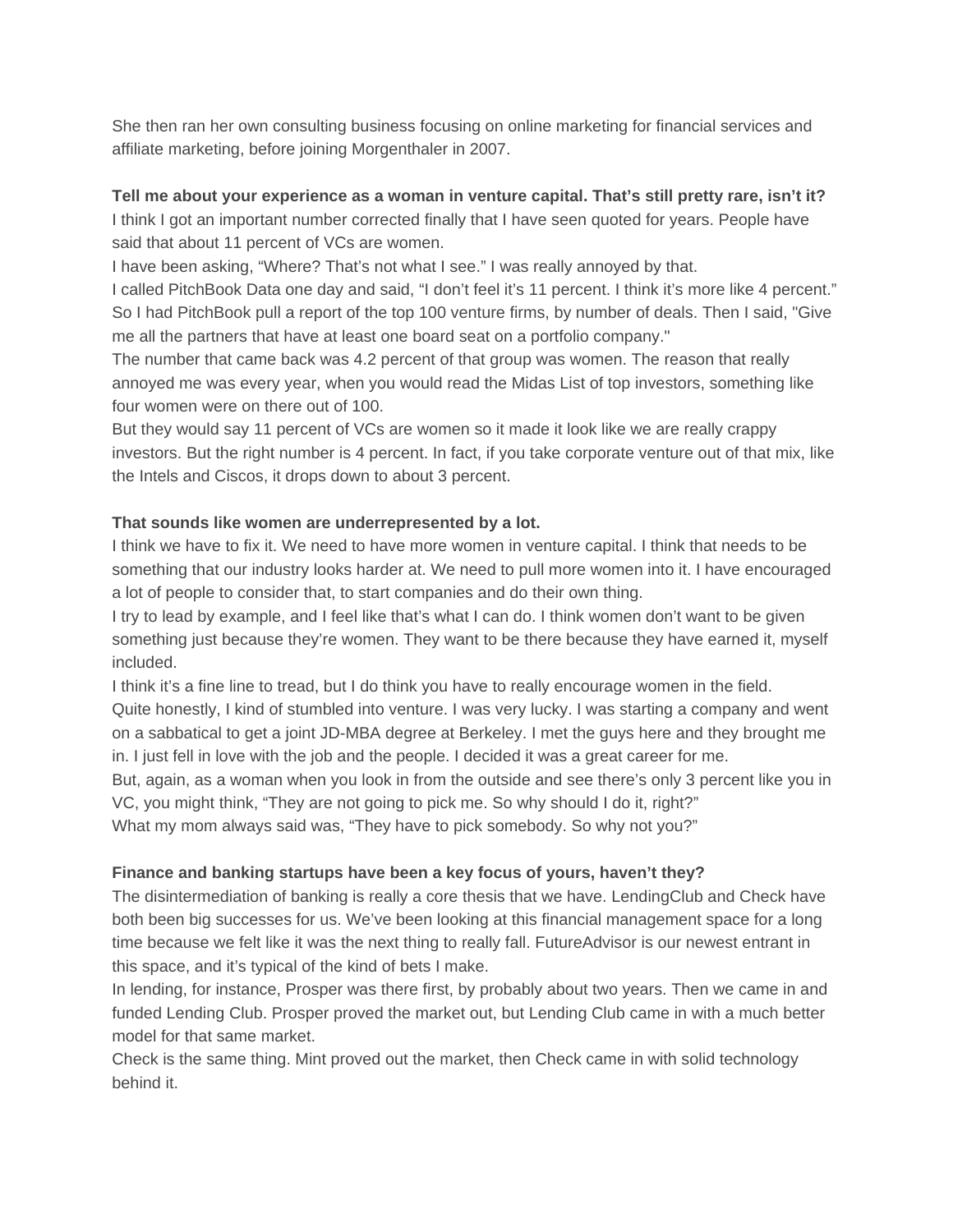So FutureAdvisor is a little bit later in this wealth management space, but I think they have a very clear focus on where they are going and what they are doing and they have a really great team.

## **Why do you think wealth management is ripe for disruption?**

Wealth management is a huge industry. There is \$13 trillion of mutual funds in the U.S. alone that are not advised. This is a massive backlog. If you have tried to get a fund adviser and you have between \$100,000 and \$1 million, it's really hard get on advisers' radars. If they do take you, you are going to pay huge fee.

Even in mutual funds, if you have pop open your 401(k) and look at what the fees are, they are pretty crazy.

So if you look at the opportunity there to come in and disintermediate what's going on, you find a kind of cottage industry investment adviser space where it's just a one-to-one kind of thing. I actually think about it in terms of what technology did for the real estate world. Look at what Zillow did to help facilitate knowledge across the real estate community. It's a little similar.

If you look at what they call the "mass affluent community," there are not a lot of good products out there. You don't have a lot of great choices. What these people really need is diversification for risk. And they effectively want to do what everyone wants to do, which is minimize the fees they are paying and maximize returns. What companies like FutureAdvisor have shown is that you can do that via algorithms and software.

#### **What is it about the team that attracted you to invest?**

Bo Lu and Jon Xu have worked together for years. They came out of Microsoft where they were some of the best talents in their class and really impressive guys. I can't speak about this, but they have a couple hires on deck they have signed who haven't started yet that are also really amazing. The other person that I just think is terrific is Sam Yount (the company's VP of marketing). He spent a number of years at Scottrade running their acquisition marketing. Then he most recently spent three years at Personal Capital.

But Bo and Jon are the founders. They are terrific. They came out of Microsoft. They were a Y Combinator company and then they were backed by Sequoia for both the seed and the Series A.

#### **What about the business model there attracted you?**

When you look at the spectrum of other companies in the space, a lot of them make customers liquidate their assets in a very tax-inefficient way and then transfer that cash into an account that the wealth managers take over.

I'm an old consumer-oriented person. I came from Proctor & Gamble in my early days. I just believe that the consumer experience is really what matters. Expecting consumers to liquidate and incur taxes and do things like that is just not what's going to win at the end of the day.

FutureAdvisor likes to say they have the algorithm build your assets. They can sort of lay over the top of, say, your Fidelity account and manage it from there without you actually having to liquidate the assets. Because of that, FutureAdvisor has very high average account sizes that they manage. On average, their account size is about \$150,000, which is very impressive.

I just think they have the right consumer model here, which is really very important. They have the right overall model.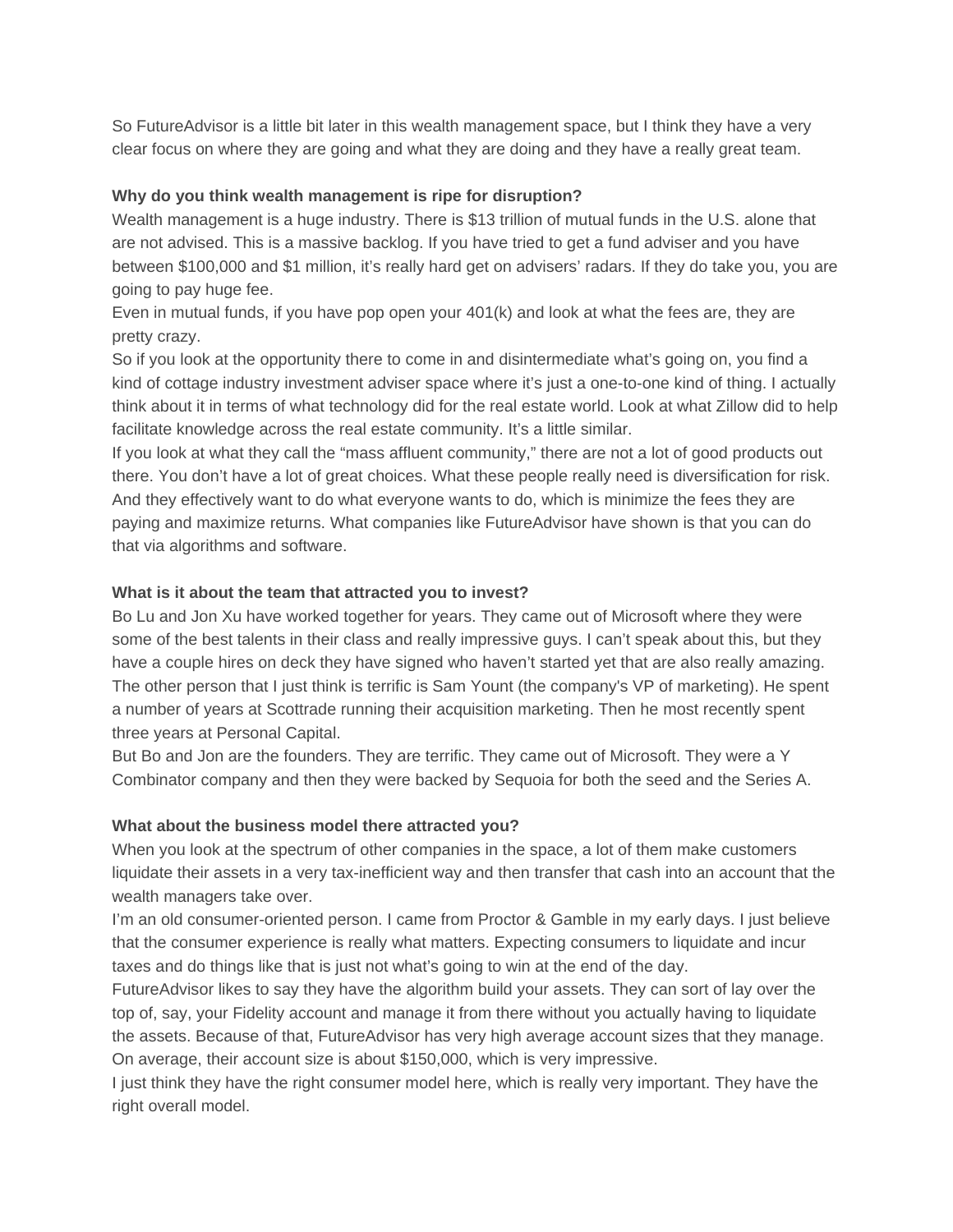There are other people in the space, too. There are couple of competitors that have a different approach. Those others really have the high touch investment advisory service that connects people to personal advisers. I didn't think that was quite the model we were after. We really wanted something that was truly disruptive.

### **I noticed that you are also investing in health space. What interests you there?**

We actually were one of the first VCs to really dive into the health space. I stepped in in 2009, and we started formulating this thesis around healthcare IT. The department here really encouraged me to go after big opportunities, and at the time a lot of people were focusing on cleantech. We didn't believe that was a big opportunity area, for venture at least.

Healthcare, though, at that time was about 16 percent of the GDP. Now it's almost 20 percent. But it was incredibly inefficient. It was a big market and ripe for disruption, much like financial services. There were a couple of important things that were happening. We had the HITECH Act (Health Information Technology for Economic and Clinical Health Act) rolled in in 2009 and the Affordable Care Act was already clearly coming in 2010.

The reason that was important was because healthcare money flows was changing. When the way money flows starts shifting, you can actually have real change. The entrenched incumbents are forced to change.

I think people believed in the past that things were going to change in healthcare, but it didn't happen for different reasons.

But in 2009 and 2010, the HITECH Act was happening, the Affordable Care Act was happening, and costs were going out of control.

Beyond that, starting a company had certainly become a lot cheaper to do and mobile was really important. Mobile has been really important for a number of years now in the medical industry. Look at the success of Epocrates, for example, in the first wave of dotcoms.

## **So what did you invest in?**

The initial foray we made was in Practice Fusion, and that came after looking at over 100 companies in healthcare IT. Most medical decisions today too often are not really made with all the data they could be. Medicine is really often more of an art than a science in more ways than we would like. So we thought to really make change happen you have to have access to the data. The way to get data was to be in the cloud with the patients, and you have to have a lot of it. We thought companies we would back had to be in the cloud and they had to, quite frankly, be free to really gain doctor adoption and find unique revenue models.

Practice Fusion aligned with that for us perfectly. So we led their Series A in October '09. I know that because my son was born right after that. I was actually eight and a half months pregnant when I did that deal.

We figured out pretty quickly that we needed follow-on investors and there were just a couple other firms even considering healthcare IT deals at the time.

So we actually started a conference around healthcare IT called "D.C. to VC." We brought out Aneesh Chopra, who was the U.S. Chief Technology Officer at the time, and Todd Park, who is the current CTO of the United States, among others. The audience was mostly venture capitalists and entrepreneurs. We also had a bunch of corporates there to talk about their key points.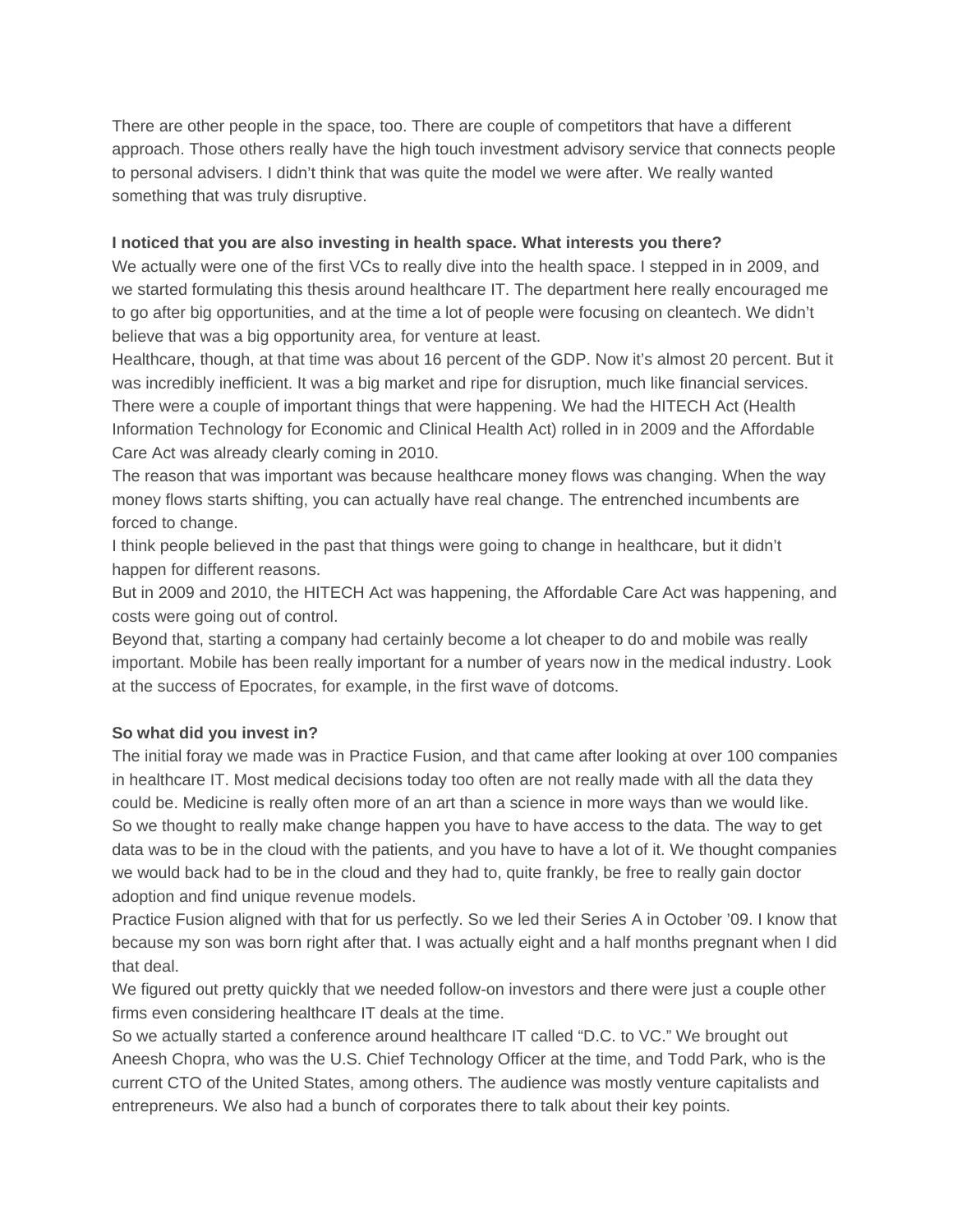That conference is now held every year and it's actually evolved. The first year when we held it just to give you an idea how nascent healthcare IT was — there wasn't a single incubator in the U.S. on healthcare IT. Last year, I think there were something like 15 or 17. That is a crazy number, I guess, in such a short period of time.

## **What other health tech companies have you backed?**

Doximity was our second bet in healthcare IT. Again, we felt that for real change to happen the doctors have to be connected and linked in a professional network. With that you have the opportunity to really affect the ecosystem. That investment has done quite well for us. We led the Series B in Doximity.

Then we really thought that communication between doctors and patients is absolutely critical to effectively reducing risk and costs in the healthcare profession. So we invested in HealthLoop. We think it is the best thing out there to actually facilitate that engagement.

With HealthLoop, patients can know when they show up for a surgery what it is that they need to do ahead of time. Then they are followed up on by the doctor. I don't know about you, but I've had medical procedures and I can't remember when the doctor ever called me the next day to see how I was doing.

And so that's the problem. HealthLoop automates that process. If there is an issue with the patient, that can be sent out to the doctor. If there is not, the patient is still checked up on and they know that there is somebody at the other end that can help them. What it does is to actually reduce the calls and the communications into the doctor's office. But when there are significant problems, they get sent up to the top very, very fast, so that the doctor can take action.

## **You got started in venture right around the end of the tech bubble. Do you worry about a new one forming?**

In that period, people were getting funded on vaporware. You would go in with a PowerPoint and people would neatly write a check. What we are seeing right now is some really solid companies being formed. And we are seeing investors react in the marketplace letting off steam gradually when things get a little frothy, like you've seen happen recently with software-as-a-service (SaaS) companies. We didn't see that in the dot-com bubble.

I actually think we're in a fairly healthy market. But I'm actually relieved when we see some rationalization in segments, like we have seen in SaaS.

The ecosystem for venture is still very healthy. And so the more we can grow and tap the brakes as we go, I think the better off we are. I don't think that's what we saw in the past bubble.

I think there are a lot of dissimilarities between then and now. A lot of the investors that are investing today lived through that past bubble, myself included, although I was on the other side of the table. Investors are a lot more focused on revenue and business models and growing scalable companies, and I think that's very different than it was.

**Startups now have so many different choices as far as where they get their money from and maybe they don't need so much money, either. Some people argue that means maybe they don't need VCs so much. Do you think the role of the VC and the need for venture has changed?**